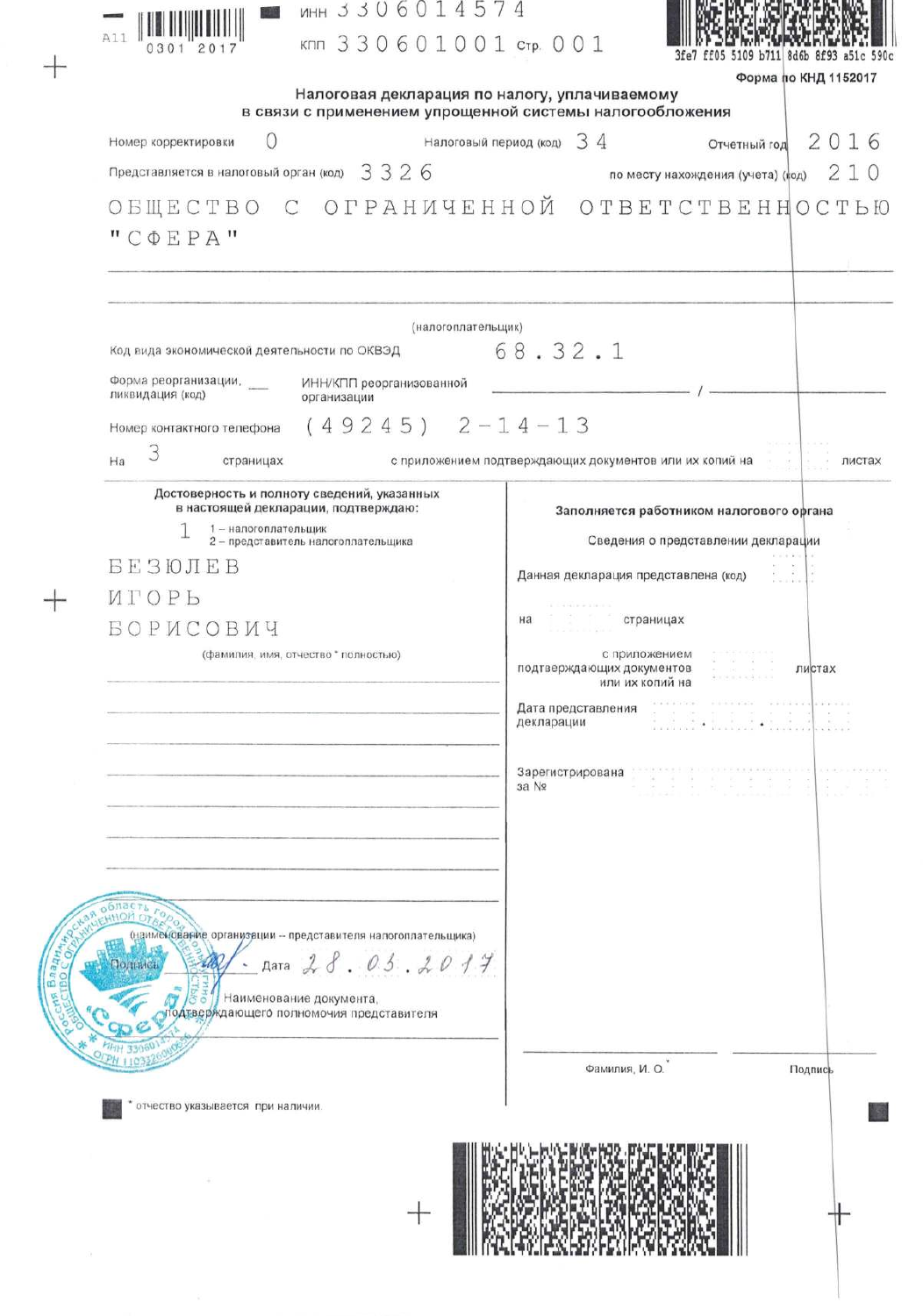

╅

 $+$ 

| $MHH$ 3 3 U 6 U 1 4 5 7 4 |  |  |  |  |                       |  |
|---------------------------|--|--|--|--|-----------------------|--|
|                           |  |  |  |  | кпп 330601001 стр. 00 |  |



Раздел 1.2. Сумма налога (авансового платежа по налогу), уплачиваемого в связи с применением упрощенной<br>системы налогообложения (объект налогообложения - доходы, уменьшенные на величину расходов), и<br>минимального налога, п

 $\overline{c}$ 

| Показатели                                                                                                                                                                                                                                                                                                                                                                                                                                                                                          | Koð<br>строки        | Значения показателей (в рублях) |  |  |  |  |   |  |        |  |  |  |
|-----------------------------------------------------------------------------------------------------------------------------------------------------------------------------------------------------------------------------------------------------------------------------------------------------------------------------------------------------------------------------------------------------------------------------------------------------------------------------------------------------|----------------------|---------------------------------|--|--|--|--|---|--|--------|--|--|--|
| $\mathcal I$                                                                                                                                                                                                                                                                                                                                                                                                                                                                                        | $\overline{c}$       |                                 |  |  |  |  | 3 |  |        |  |  |  |
| Код по ОКТМО                                                                                                                                                                                                                                                                                                                                                                                                                                                                                        | 010                  | 17640101                        |  |  |  |  |   |  |        |  |  |  |
| Сумма авансового платежа к уплате по сроку не позднее<br>двадцать пятого апреля отчетного года<br>стр. 270 разд. 2.2                                                                                                                                                                                                                                                                                                                                                                                | 020                  |                                 |  |  |  |  |   |  | 675873 |  |  |  |
| Код по ОКТМО                                                                                                                                                                                                                                                                                                                                                                                                                                                                                        | 030                  | 17640101                        |  |  |  |  |   |  |        |  |  |  |
| Сумма авансового платежа к уплате по сроку не позднее<br>двадцать пятого июля отчетного года<br>стр.271 разд. 2.2. - стр.020,<br>если стр.271 разд. 2.2. - стр.020>=0                                                                                                                                                                                                                                                                                                                               | 040                  |                                 |  |  |  |  |   |  | 195970 |  |  |  |
| Сумма авансового платежа к уменьшению по сроку не позднее<br>двадцать пятого июля отчетного года<br>стр.020 - стр.271 разд. 2.2.,<br>если стр. 271 разд. 2.2. - стр. 020 < 0                                                                                                                                                                                                                                                                                                                        | 050                  |                                 |  |  |  |  |   |  |        |  |  |  |
| Код по ОКТМО                                                                                                                                                                                                                                                                                                                                                                                                                                                                                        | 060                  | 17640101                        |  |  |  |  |   |  |        |  |  |  |
| Сумма авансового платежа к уплате по сроку не позднее<br>двадцать пятого октября отчетного года<br>стр.272 разд.2.2. - (стр.020 + стр.040 - стр.050),<br>если стр.272 разд. 2.2. - (стр.020 + стр.040 - стр.050) >= 0                                                                                                                                                                                                                                                                               | 070                  |                                 |  |  |  |  |   |  | 212135 |  |  |  |
| Сумма авансового платежа к уменьшению по сроку не позднее<br>двадцать пятого октября отчетного года<br>(стр.020 + стр.040 - стр.050) - стр.272 разд. 2.2.,<br>если стр. 272 разд. 2.2. - (стр. 020 + стр. 040 - стр. 050) < 0                                                                                                                                                                                                                                                                       | 080                  |                                 |  |  |  |  |   |  |        |  |  |  |
| Код по ОКТМО                                                                                                                                                                                                                                                                                                                                                                                                                                                                                        | 090                  | 17640101                        |  |  |  |  |   |  |        |  |  |  |
| Сумма налога, подлежащая доплате за налоговый<br>период (календарный год) по сроку*<br>стр. 273 разд. 2.2. - (стр. 020+ стр. 040 - стр. 050 + стр. 070 - стр. 080),<br>если стр.273 разд. 2.2. - (стр.020+ стр.040 - стр.050 + стр.070 - стр.080) >= 0<br>и стр. 273 разд. 2.2. >= стр. 280 разд. 2.2.                                                                                                                                                                                              | 100                  |                                 |  |  |  |  |   |  | 3328   |  |  |  |
| Сумма налога к уменьшению за налоговый<br>период (календарный год) по сроку*<br>(стр.020+ стр.040 - стр.050 + стр.070 - стр.080) - стр.273 разд. 2.2.,<br>если стр.273 разд.2.2. - (стр.020+ стр.040 - стр.050 + стр.070 - стр.080) < 0 и<br>стр. 273 разд. 2.2. >= стр. 280 разд. 2.2.<br>или (стр.020 + стр.040 - стр.050 + стр.070 - стр.080) - стр. 280 разд. 2.2.,<br>если стр.273 разд. 2.2. < стр.280 разд. 2.2.<br>и (стр.020 + стр.040 - стр.050 + стр.070 - стр.080) > стр. 280 разд. 2.2 | $110 -$              |                                 |  |  |  |  |   |  |        |  |  |  |
| Сумма минимального налога, подлежащая уплате за<br>налоговый период (календарный год) по сроку*<br>стр. 280 разд. 2.2. - (стр. 020+ стр. 040 - стр. 050 + стр. 070 - стр. 080),<br>если стр.280 разд. 2.2. > стр.273 разд. 2.2. и стр. 280 разд. 2.2. > (стр.020+<br>стр. 040 - стр. 050 + стр. 070 - стр. 080)                                                                                                                                                                                     | 120                  |                                 |  |  |  |  |   |  |        |  |  |  |
| иля организаций - не позднее 31 марта года, следующего за истекшим налоговым периодом;<br>для индивидуальных предпринимателей - не позднее 30 апреля года, следующего за истекшим налоговым периодом.<br>Достоверность и полноту сведений, указанных на данной странице, подтверждаю:<br>(подпись)                                                                                                                                                                                                  | $2.8.03.7017$ (дата) |                                 |  |  |  |  |   |  |        |  |  |  |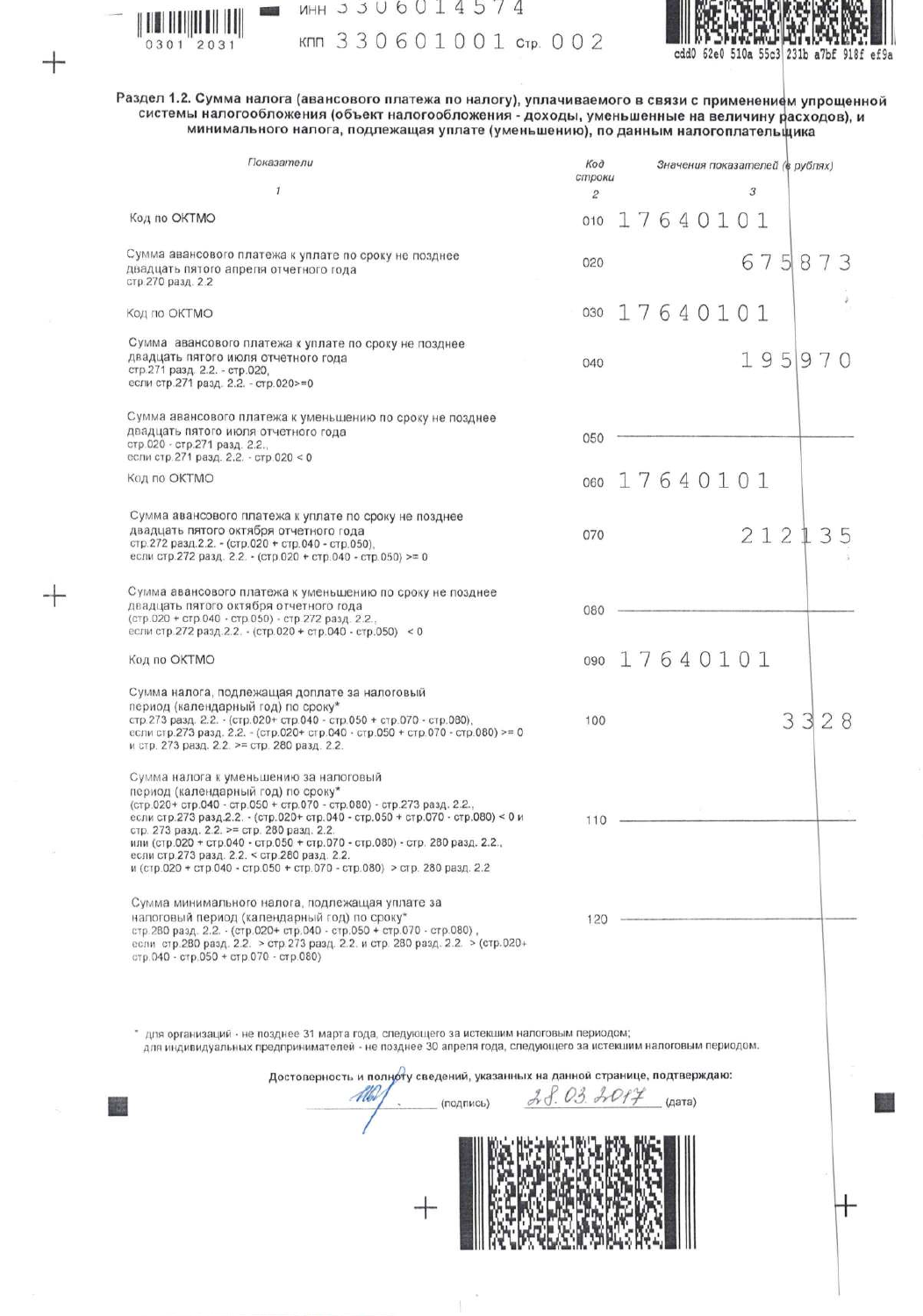

╅

54

**MAYER** 

| инн зз∪6014574 |  |  |  |  |                      |  |
|----------------|--|--|--|--|----------------------|--|
|                |  |  |  |  | кпп 330601001 стр. 0 |  |



Раздел 2.2. Расчет налога, уплачиваемого в связи с применением упрощенной системы налогообложения,<br>и минимального налога (объект налогообложения - доходы, уменьшенные на величину расходов)

03

| Показатели                                                                                                                                                                                                              | Код строки<br>2 | Значения показателей (в рублях)  |
|-------------------------------------------------------------------------------------------------------------------------------------------------------------------------------------------------------------------------|-----------------|----------------------------------|
| Сумма полученных доходов нарастающим итогом:                                                                                                                                                                            |                 |                                  |
| за первый квартал                                                                                                                                                                                                       | 210             | 218<br>06920                     |
| за полугодие                                                                                                                                                                                                            | 211             | 363<br>91166                     |
| за девять месяцев                                                                                                                                                                                                       | 212             | 563<br>6<br>90<br>0 <sub>1</sub> |
| за налоговый период                                                                                                                                                                                                     | 213             | 7<br>7<br>9723<br>4              |
| Сумма произведенных расходов нарастающим итогом:<br>за первый квартал                                                                                                                                                   | 220             | 173<br>1<br>$\Omega$<br>99<br>0  |
| за полугодие                                                                                                                                                                                                            | 221             | 30578879                         |
| за девять месяцев                                                                                                                                                                                                       | 222             | 49142479                         |
| за налоговый период                                                                                                                                                                                                     | 223             | 70501015                         |
| Сумма убытка, полученного в предыдущем (предыдущих) налоговом (налоговых)<br>периоде (периодах), уменьшающая налоговую базу за налоговый период<br>Налоговая база для исчисления налога (авансового платежа по налогу): | 230             |                                  |
| за первый квартал<br>(стр.210-стр.220, если стр.210 - стр.220 > 0)                                                                                                                                                      | 240             | 4505821                          |
| за полугодие<br>(стр. 211-стр. 221, если стр. 211 - стр. 221 > 0)                                                                                                                                                       | 241             | 5812287                          |
| за девять месяцев<br>(стр.212-стр.222, если стр.212 - стр.222 > 0)                                                                                                                                                      | 242             | 7226522                          |
| за налоговый период<br>стр.213-стр.223-стр.230, если стр.213-стр.223-стр.230 > 0                                                                                                                                        | 243             | 7248708                          |
| Сумма полученного убытка за истекший налоговый (отчетный) период:                                                                                                                                                       |                 |                                  |
| за первый квартал<br>(стр.220-стр.210, если стр.210 < стр.220)                                                                                                                                                          | 250             |                                  |
| за полугодие<br>(стр.221-стр.211, если стр.211 < стр.221)                                                                                                                                                               | 251             |                                  |
| за девять месяцев<br>(стр. 222-стр. 212, если стр. 212 < стр. 222)                                                                                                                                                      | 252             |                                  |
| за налоговый период<br>(стр. 223-стр. 213, если стр. 213 < стр. 223)                                                                                                                                                    | 253             |                                  |
| Ставка налога (%):<br>за первый квартал                                                                                                                                                                                 | 260             | 15.0                             |
| за полугодие                                                                                                                                                                                                            | 261             | 15.<br>$\theta$                  |
| за девять месяцев                                                                                                                                                                                                       | 262             | 15.0                             |
| за налоговый период                                                                                                                                                                                                     | 263             | 15.0                             |
| Сумма исчисленного налога (авансового платежа по налогу):<br>за первый квартал<br>(стр. 240 х стр. 260 / 100)                                                                                                           | 270             | 675873                           |
| за полугодие<br>(стр.241 х стр.261 / 100)                                                                                                                                                                               | 271             | 718<br>43<br>8                   |
| за девять месяцев<br>(стр. 242 х стр. 262 / 100)                                                                                                                                                                        | 272             | 1083<br>9<br>8                   |
| за налоговый период<br>(стр. 243 х стр. 263 / 100)                                                                                                                                                                      | 273             | 1087<br>3                        |
| Сумма исчисленного минимального налога за налоговый период (ставка налога 1%)<br>(стр.213 х 1 / 100)                                                                                                                    | 280             | 777<br>497                       |



←

 $^{+}$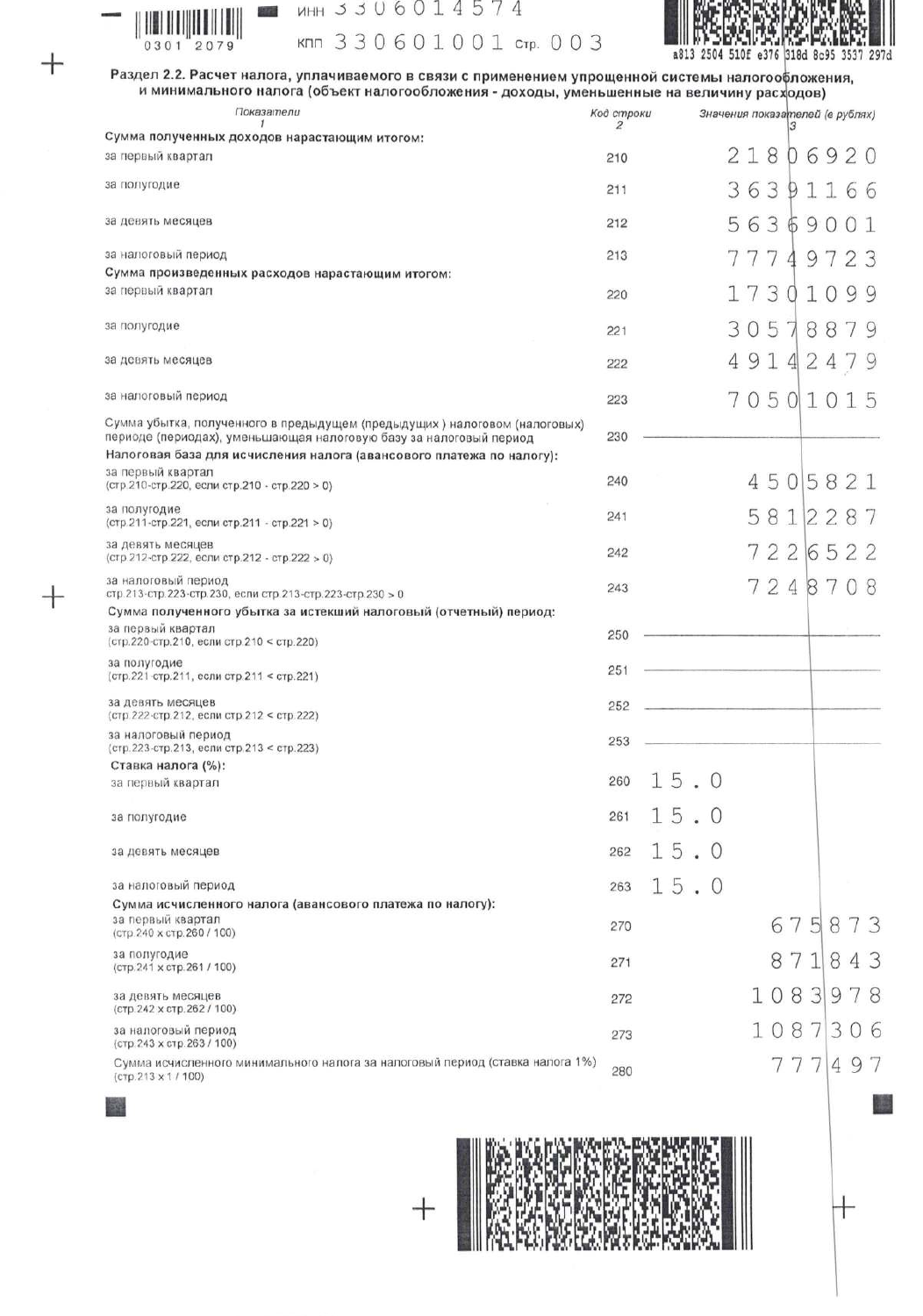Приложение № 2 **УТВЕРЖДЕНО** приказом ФНС России от 27 августа 2014 г. Nº MMB-7-6/443@

Форма по КНД 1166007

место штампа налогового органа

## ООО "СФЕРА", 3306014574/330601001 .

(реквизиты налогоплательщика (представителя): - полное наименование организации, ИНН/КПП; - Ф.И.О. индивидуального предпринимателя (физического лица), ИНН (при наличии))

## Извещение о вводе сведений, указанных в налоговой декларации (расчете) в электронной форме

| Налоговый орган                      | 3326                               | настоящим документом подтверждает, что                                                                                    |
|--------------------------------------|------------------------------------|---------------------------------------------------------------------------------------------------------------------------|
|                                      | (код налогового органа)            |                                                                                                                           |
|                                      | ООО "СФЕРА", 3306014574/330601001  |                                                                                                                           |
|                                      |                                    | (полное наименование организации, ИНН/КПП; ФИО индивидуального предпринимателя (физического лица), ИНН (при наличии))     |
| в налоговой декларации (расчете)     |                                    |                                                                                                                           |
|                                      | 1152017, первичный, 34, 2016 год   | , Налоговая декларация по налогу, уплачиваемому в связи с применением упрощенной системы налогообложения                  |
| представленной в файле               |                                    | (наименование и КНД налоговой декларации, вид документа (номер корректировки), отчетный (налоговый) период, отчетный год) |
|                                      |                                    | NO_USN_3326_3326_3306014574330601001_20170328_051B0D80-1984-4AA2-BC3B-BE6E239B5D38                                        |
|                                      | (наименование файла)               |                                                                                                                           |
| не содержится ошибок (противоречий). |                                    |                                                                                                                           |
|                                      |                                    |                                                                                                                           |
|                                      |                                    |                                                                                                                           |
|                                      | ИФНС №3 по Владимирской обл., 3326 |                                                                                                                           |

(наименование, код налогового органа)